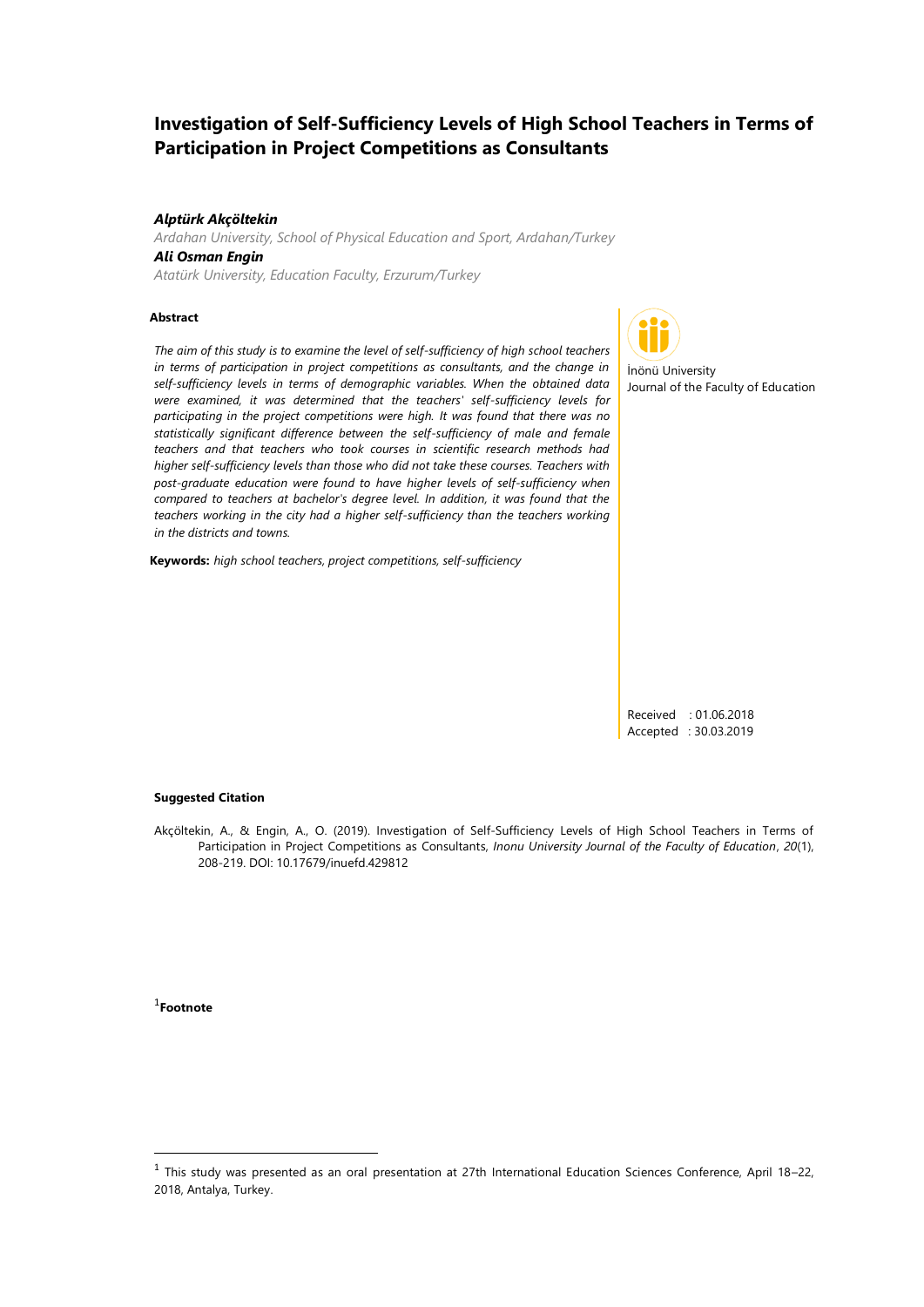# **EXTENDED ABSTRACT**

## **Introduction**

Project-based teaching is an effective and important teaching method used to solve problems in different disciplines. Project-based teaching is a student-centred structure in which a student actively engages in activities, works with a group, develops creative thinking skills and positive risk-taking behaviours. Project competitions, which are project applications for high school students, offer rich learning environments that help students establish interdisciplinary connections, discover their personal abilities, develop social skills and use technology. Practices, in which the students in a project unit actively participate, help students discover and deepen their personal interests and course content, and transfer these achievements into their everyday lives. Science-based project competitions have a crucial place for students to promote awareness and develop positive attitudes towards science. Participation of students in scientific project competitions is important not only for learning new things but also for learning how to use current knowledge and developing their knowledge through experiences. For this reason, it is very important for the teacher to consult the students during the project preparation process. The inadequacy of teachers' project skills and experience is a major obstacle for the project preparation process. The process of project preparation is a culture and it is necessary that this culture should be formed in teachers, moreover, it should be widespread within the society. Despite being based on volunteerism for teachers who will be consulting on projects, there are certain obligations for a teacher who is in charge of counselling. After all, one of these obligations is the self-efficacy perceptions of teachers for project competitions.

#### *Purpose*

The purpose of this study is to determine the self-efficacy levels of high school teachers to participate as consultants in project competitions and to examine the change in self-efficacy levels in terms of demographic variables.

## *Method*

The sample of the study consisted of 328 teachers (Mathematics, Computer, Geography, Biology, Sociology, Chemistry, Physics, History, Psychology, Turkish Language and Literature branches) working in high schools in Gaziantep and participating voluntarily in the research process. In the study, criterion sampling method, which is one of the purposeful sampling methods, is used. The purposeful sampling method is to select situations with rich information that will satisfy the problems studied in the research. In this sense, purposeful sampling methods are useful in explaining and exploring the phenomena and the events in many cases. The criteria for the selection of the sample in this research is the contribution of the teachers, who work in the fields of Mathematics, Computer, Geography, Biology, Sociology, Chemistry, Physics, History, Psychology, Turkish Language and Literature, which can participate in the project competitions of TUBITAK, in which the high school students can participate. The data were collected using the "Self-efficacy Form of Teachers for the Project Competitions" prepared by the researcher. The first part of this two-part form is designed to identify the participants' demographic information and the second part to determine self-efficacy levels for teachers that participate in project competitions as consultants. Descriptive statistics, chi-square test, independent sample t-test and one-way ANOVA test were used in the analysis of the data.

# *Findings, Discussion & Conclusion*

When the obtained data were examined, it was seen that the self-efficacy levels of the teachers to participate in the project competitions as consultants were high. When the relationship of self-efficacy levels of teachers with demographic variables was examined, it was determined that there was no statistically significant difference between self-efficacy levels of male and female teachers. It has been determined that self-efficacy levels of teachers who take courses in scientific research methods are higher than teachers who do not take this course. It has been observed that the self-efficacy levels of teachers with master's degree as an advisor to project competitions are higher than those with bachelor's degree. It has been found that the teachers working in the city have a higher self-efficacy level than the teachers working in the villages and towns. Finally, it has been concluded that teachers with 1-5 years of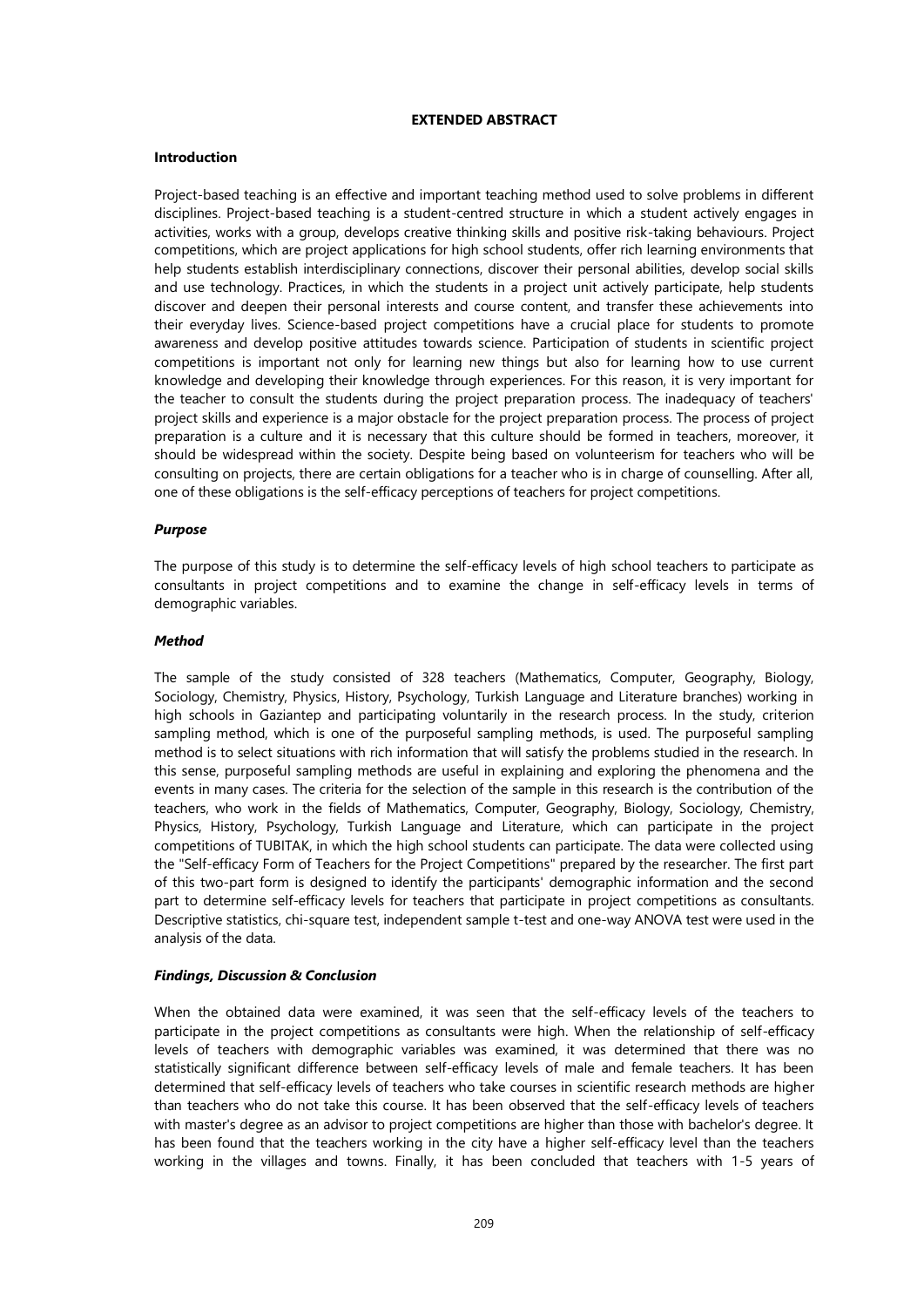professional experience have a higher degree of self-efficacy than teachers with professional experience of 11-15 years and over 20 years.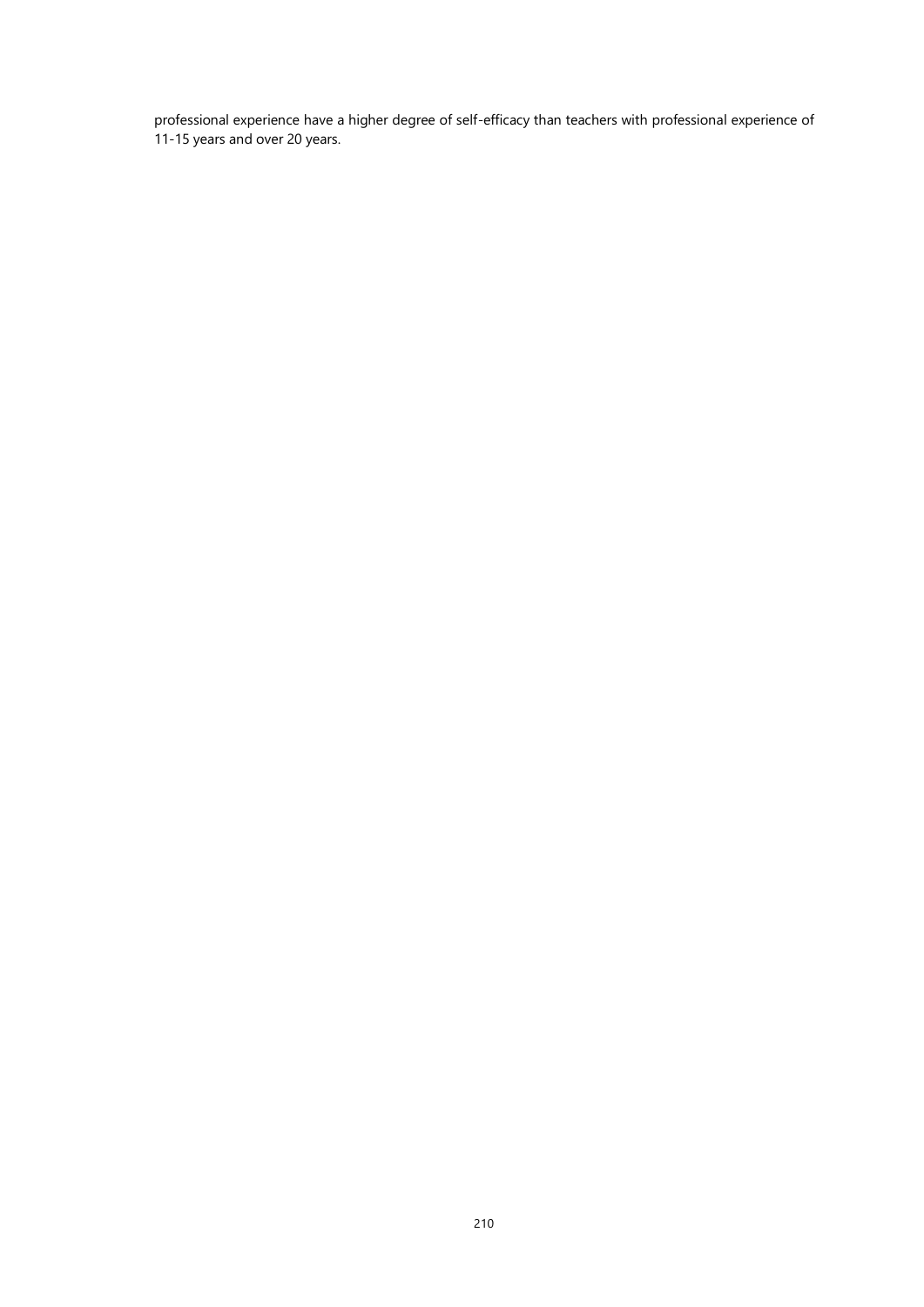# **Lise Öğretmenlerinin Proje Yarışmalarına Danışman Olarak Katılmaya Yönelik Öz Yeterlilik Düzeylerinin İncelenmesi**

#### *Alptürk Akçöltekin*

*Ardahan Üniversitesi, Beden Eğitimi ve Spor Yüksekokulu, Ardahan/Türkiye Ali Osman Engin Atatürk Üniversitesi, Eğitim Fakültesi, Erzurum/Türkiye*

# **Öz**

*Bu çalışmanın amacı, lise öğretmenlerinin proje yarışmalarına danışman olarak katılmaya yönelik öz yeterlilik düzeylerini ve öz yeterlilik düzeylerinin demografik değişkenler açısından değişimini incelemektir. Araştırmanın çalışma grubunu farklı branşlarda görev yapan 328 lise öğretmeni oluşturmaktadır. Elde edilen veriler incelendiğinde; öğretmenlerin proje yarışmalarına danışman olarak katılmaya yönelik öz yeterlilik düzeylerinin yüksek olduğu, erkek ve kadın öğretmenlerin öz yeterlilikleri arasında istatistiki açıdan anlamlı bir fark bulunmadığı, bilimsel araştırma yöntemleri dersi alan öğretmenlerin bilimsel araştırma yöntemleri dersi almayan öğretmenlere kıyasla öz yeterlilik düzeylerinin daha yüksek olduğu, lisansüstü eğitime sahip öğretmenlerin lisans düzeyinde eğitime sahip öğretmenlere kıyasla öz yeterlilik düzeylerinin daha yüksek olduğu, şehirde görev yapan öğretmenlerin ilçede ve kasabada görev yapan öğretmenlere kıyasla daha yüksek bir öz yeterliliğe sahip oldukları belirlenmiştir.*

**Anahtar Kelimeler:** *lise öğretmenleri, proje yarışmaları, öz yeterlilik*



İnönü Üniversitesi Eğitim Fakültesi Dergisi

Gönderim Tarihi : 01.06.2018 Kabul Tarihi : 30.03.2019

#### **Önerilen Atıf**

Akçöltekin, A., & Engin, A., O. (2019). Lise Öğretmenlerinin Proje Yarışmalarına Danışman Olarak Katılmaya Yönelik Öz Yeterlilik Düzeylerinin İncelenmesi. *İnönü Üniversitesi Eğitim Fakültesi Dergisi*, *20*(1), 208-219. DOI: 10.17679/inuefd.429812

<sup>2</sup>**Dipnot**

**.** 

<sup>2</sup> Bu çalışma 18-22 Nisan tarihleri arasında Antalya'da düzenlenen 27. Uluslararası Eğitim Bilimleri Kongresi'nde sözlü bildiri olarak sunulmuştur.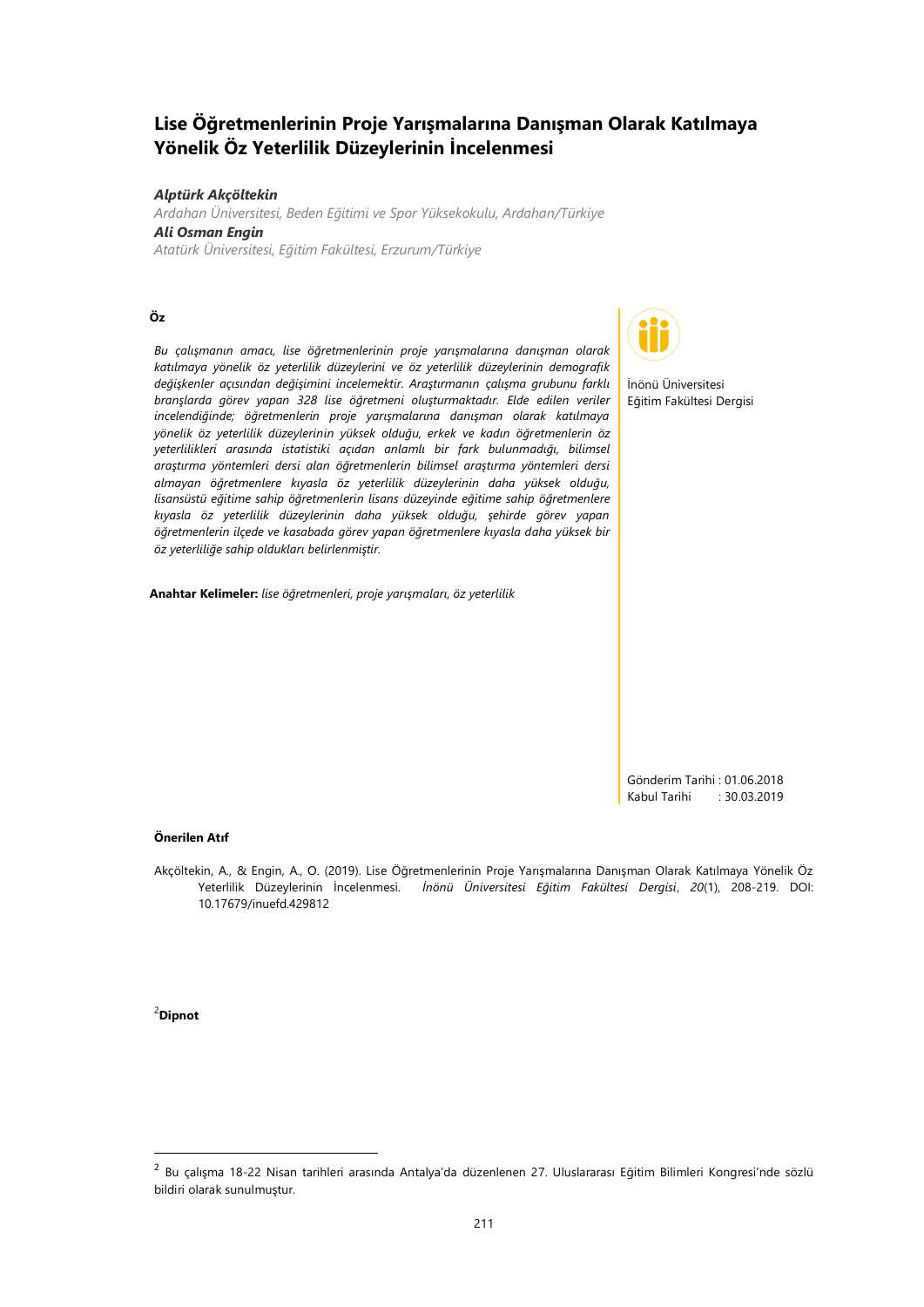# **GİRİŞ**

Günümüz öğretim faaliyetlerinde yaygın olarak kullanılan proje yaklaşımı, öğretimdeki avantajları nedeniyle son yıllarda oldukça ilgi çeken bir öğretim yaklaşımı olarak karşımıza çıkmıştır. Proje çalışmalarına dayalı bir öğretim, öğrencilere bir disiplinin bütün yönlerini ve başka disiplinlerle olan ilişkilerini gösterebilmekle birlikte özellikleri gereği öğrencilerin gündelik hayatları içinde de yer alabilmektedir (Dede ve Yaman, 2003). Proje öğrencilerin grup hâlinde ya da bireysel olarak ve öğretmenin rehberliğinde ilgilerini çeken ya da çalışma alanlarındaki bir problemi bağımsız olarak inceleme, araştırma ve yorum yapma, yeni bilgiler elde etme, özgün fikirler üretme ve çıkarımlarda bulunma olanaklarını elde ettikleri çalışma ortamlarıdır (Kubinova, Novotna ve Littler, 1998; Katz ve Chard, 2000; Gömleksiz, Sinan ve Demir, 2010). Projeler, öğrencilerin disiplinler arası bağlantılar kurmalarına, kişisel yeteneklerini keşfetmelerine, sosyal becerilerini geliştirmelerine ve teknolojiyi kullanmalarına yardımcı olacak zengin durumlar sunmaktadır. Bir çalışma birimi içerisinde yürütülen proje faaliyetleri öğrencilerin kişisel ilgi alanlarını ders içeriğine daha derinlemesine keşfederek ulaşmalarına yardımcı olur (Fleming, 2000). Projelerle öğretim, farklı disiplinlerdeki problemlerin çözümünde kullanılan etkili ve önemli bir öğretim yöntemi olup, öğrenci merkezli ve öğrencinin aktif olarak etkinliklerde görev aldığı, grupla çalıştığı, yaratıcı düşünme becerilerini ve olumlu risk alma davranışlarını geliştiren bir yapıdadır (Aktepe ve Aktepe, 2009; Bell, 2010). Öğrencilerin kendi zevk ve ilgi alanlarına göre çalışmalarını, kendileri yönlendirerek öğrenme imkanı sunmaktadır. Proje tabanlı öğrenme tamamen standart temelleri ve bir sırası olan ve bilimsel olup öğrencileri okul ve sınıfta aktif olarak desteklemeyi öngörür. Bunun için de teknoloji temelli işbirlikçi öğrenme ortamının kullanılması gerekmektedir (Pearlman, 2006). Bilim temelli gerçekleştirilen proje yarışmaları öğrencileri bilime teşvik etme ve bilime karşı olumlu tutum geliştirmede oldukça önemli bir yere sahiptir (Bruce ve Bruce, 2000).

Öğrencilerin bilimsel proje yarışmalarına katılmaları yalnızca yeni bilgiler öğrenmeleri açısından değil aynı zamanda mevcut bilgilerini nasıl kullanacaklarını öğrenmeleri ve sahip oldukları bilgileri deneyim elde etme olanağı bularak geliştirmeleri açısından önemlidir (Balas, 2003). Proje yarışmaları öğrencileri, bilim fuarlarına toplum tarafından gösterilen ilgi, öz yeterlilik algısı, fikirlerinin kabul görmesine ilişkin haz duyma, başarı duygusu ya da ödüllendirme, seyahat, toplantı, bilgi paylaşım imkânlarının sunulması ve son olarak öğrenme stratejisi geliştirme yönleriyle motive etmektedir (Dionne, Reis, Trudel, Guillet, Kleine ve Hancianu, 2011). Bu nedenle proje hazırlama sürecinde öğrenciye danışmanlık yapacak öğretmenin projelere yaklaşımı oldukça önemlidir. Projelerde danışmanlık yapacak öğretmenler için gönüllülük esas alınmasına karşın, danışmanlığı üstlenen bir öğretmen için birtakım yükümlülükler bulunmaktadır (TGEM, 2014, s.5). Öğretmenler öğrencileri yalnızca araştırma yapmaya yönlendirmekle yetinmemesi ve öğrencilerine araştırmaları esnasında gereken rehberlik görevini yerine getirmeleri gerekmektedir (Akçöltekin, 2014). Öğretmenlerin proje beceri ve deneyimlerinin yetersizliği proje hazırlama süreçlerinin önünde önemli bir engel oluşturmaktadır (Ünver, Arabacıoğlu, ve Okulu, 2015). Öğretmenlerin, öğrencilerin araştırmaları esnasında gerekli ilgi ve desteği göstererek öğrencilere rehberlik görevi yapmaları konusunda çok daha dikkatli olmaları gerekmektedir (Akçöltekin, 2014). Çoban ve Sanalan (2002) öz yeterlik teorisinin Bandura'nın sosyal bilişsel teorisine dayandığını ve bu teori bireyin davranışlarının ya da davranış değişikliklerinin belli görev ya da davranışları yerine getirebileceği konusundaki inancı tarafından belirleneceğini, Schunk (2011) öz yeterlik inancının her düzeydeki akademik yaşantıda etkili olduğunu ve öz yeterlik inancının her tip başarılı davranışın önemli bir unsuru olduğunu, Lane, Hall ve Lane (2004) belli bir alanda düşük öz-yeterlik inancı olan bireylerin bu alanda, zorlayıcı nedenler olmadıkça faaliyete geçmelerinin çok zor olduğunu ve bu tür bireylerin kendilerine verilmiş olan sorumlulukları erteleme eğiliminde olduklarını, Küçükyılmaz ve Duban (2006) öz yeterlik inancı yüksek olan öğretmenlerin, öğrenci merkezli dersler işleyip, derslerinde öğrenci merkezli yöntem ve tekniklere göre sürdürebildiklerini ifade etmektedir.

İlgili literatür incelendiğinde lise düzeyinde düzenlenen proje yarışmalarına katılacak öğretmenlerin proje yarışmalarında danışman olarak bulunmaya yönelik öz yeterlilik düzeylerinin belirlenmesi ve tespit edilen eksikliklerin giderilmesi adına önerilerde bulunmak için çalışmanın yapılmasının gerekli olduğu düşünülmüştür. Bu amaç doğrultusunda araştırmanın alt problemleri aşağıda belirtilmiştir.

1. Öğretmenlerin bilimsel araştırmaya katılıp/katılmama durumu ile demografik değişkenleri arasında istatistikî fark var mıdır?

2. Öğretmenlerin proje yarışmaları danışmanlık öz yeterlilik düzeyleri ile cinsiyet, bilimsel araştırma yöntemleri dersi alıp/almama ve öğrenim durumu değişkenleri arasında istatistikî olarak anlamlı fark var mıdır?

3. Öğretmenlerin proje yarışmaları danışmanlık öz yeterlilik düzeyleri ile görev yeri ve mesleki deneyim değişkenleri arasında istatistikî olarak anlamlı bir fark var mıdır?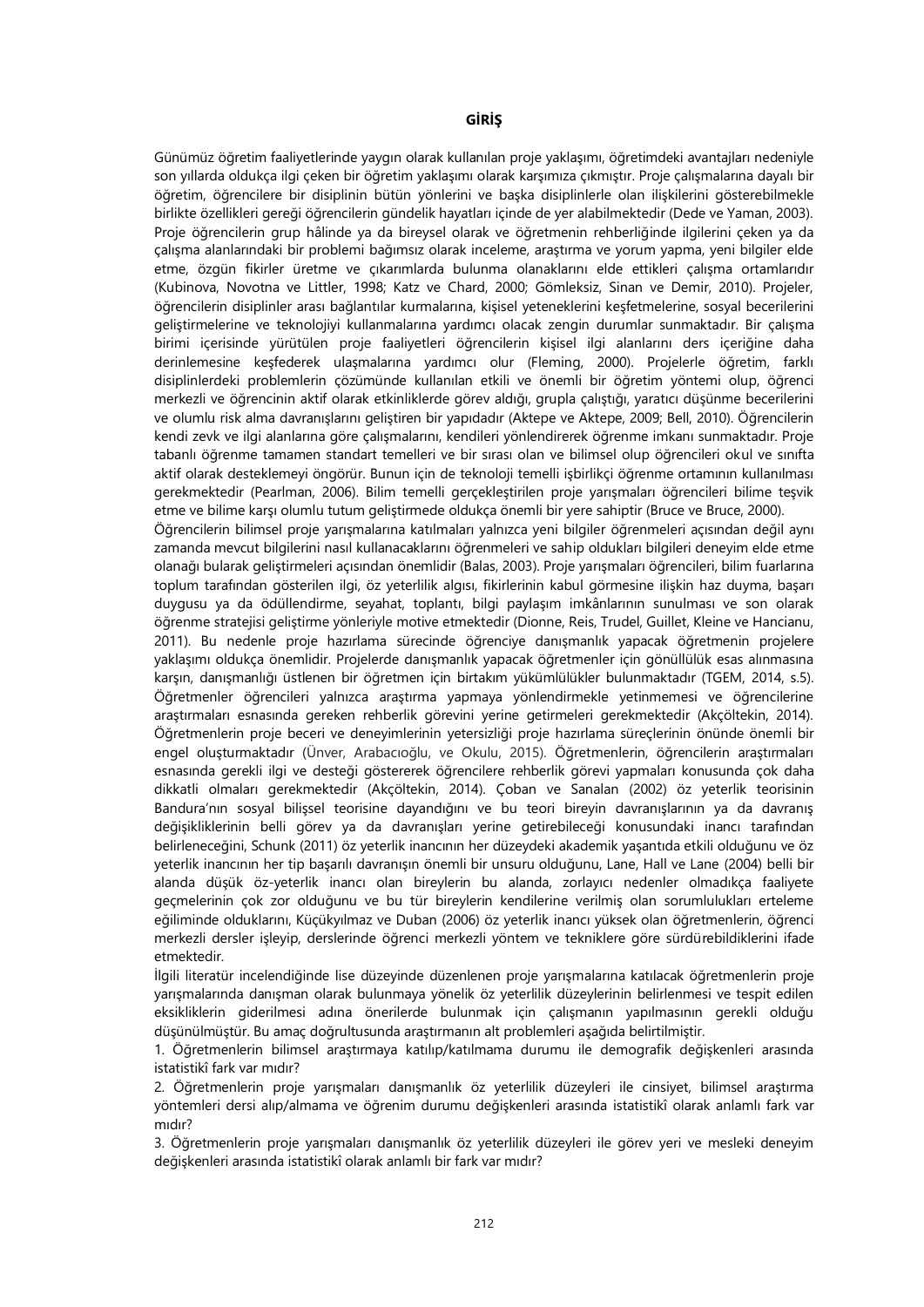# **YÖNTEM**

Lise öğretmenlerinin proje yarışmalarına yönelik öz yeterlilik algılarının ele alındığı bu çalışma tarama yöntemi temel alınarak tasarlanmıştır. Tarama yöntemi bir topluluğa ait üyelerin belli bir konuya ilişkin beceri, düşünce, tutum, inanç veya bilgilerini ortaya çıkarmak ve betimlemek amacıyla topluluğu onu yansıtabilecek bir parçadan alınan cevaplarla genele ilişkin fikirlerin elde edilmeye çalışılması şeklinde tanımlanmaktadır (Fraenkel ve Wallen, 2006). Bu araştırmada, amaçlı örnekleme yöntemlerinden ölçüt örnekleme kullanılmıştır. Amaçlı örnekleme yöntemi araştırmada çalışılan problemleri aydınlığa kavuşturacak zengin bilgi içeren durumları seçmektir. Bu anlamda, amaçlı örnekleme yöntemleri pek çok durumda, olgu ve olayların keşfedilmesinde ve açıklanmasında yararlı olmaktadır (Tarhan, 2015). Ölçüt örneklemenin mantığı daha önceden belirlenmiş bazı önem ölçütlerini karşılayan tüm durumları çalışmak ve gözden geçirmektir (Patton, 2014). Bu ölçüt veya ölçütler araştırmacı tarafından oluşturulabilir ya da önceden hazırlanmış bir ölçüt listesi dikkate alınabilir (Yıldırım ve Şimşek, 2006). Bu araştırmanın örneklem seçimindeki ölçütler ise TÜBİTAK tarafından lise düzeyindeki öğrencilerin katılabileceği proje yarışmalarına katılabilen Matematik, Bilgisayar, Coğrafya, Biyoloji, Sosyoloji, Kimya, Fizik, Tarih, Psikoloji, Türk Dili ve Edebiyatı branşların da görev yapan öğretmenlerdir. Çalışma grubunu Gaziantep ilinde bulunan liselerde görev yapan ve araştırma sürecine gönüllü katılan farklı branşlardaki 328 lise öğretmeninden oluşmaktadır. Öğretmenlere ait demografik bilgiler tablo 1'de sunulmuştur.

|                                        | Değişken      | Frekans (F) | Yüzde (%) |
|----------------------------------------|---------------|-------------|-----------|
| Cinsiyet                               | Erkek         | 150         | 45.7      |
|                                        | Kadın         | 178         | 54.3      |
|                                        | Şehir         | 121         | 36.9      |
| Görev Yeri                             | İlçe          | 58          | 17.7      |
|                                        | Kasaba        | 149         | 45.4      |
| Öğrenim Düzeyi                         | Lisans        | 295         | 89.9      |
|                                        | Yüksek lisans | 33          | 9.8       |
| Bilimsel Araştırma Yöntemleri Dersi    | Evet          | 226         | 68.9      |
| Alıp/Almama                            |               |             |           |
|                                        | Hayır         | 102         | 31.1      |
|                                        | $1 - 5$       | 163         | 49.7      |
|                                        | $6 - 10$      | 93          | 28.4      |
| Deneyim Yılı                           | $11 - 15$     | 33          | 10.1      |
|                                        | $16 - 20$     | 26          | 7.9       |
|                                        | $21+$         | 13          | 3.9       |
| Bilimsel Araştırmaya Katılıp/Katılmama | Evet          | 139         | 42.4      |
|                                        | Hayır         | 189         | 57.6      |

Tablo1.

*Çalışma Grubunun Demografik Özelliklerine Göre Dağılımı*

Tablo 1'de çalışma grubunda yer alan öğretmenlere ait demografik değişkenler incelendiğinde, öğretmenlerin 150'sinin erkek (% 45.7), 178'nin kadın (% 54.3) olduğu, 121'nin Şehir (% 36.9), 58'nin ilçe (% 17.7) ve 149'nun kasaba (% 45.4) görev yaptıkları, 295'nin lisans (% 89.9) ve 33'nün yüksek lisans (% 9.8) düzeyinde eğitime sahip olduğu, 226'sının bilimsel araştırma yöntemleri dersi aldığı (% 68.9) ve 102'sinin bilimsel araştırma yöntemleri dersi almadığı (% 31.1), 163'ünün 1-5 yıl (% 49.7), 93'ünün 6-10 yıl (% 28.4), 33'ünün 11-15 yıl (% 10.1), 26'sının 16-20 yıl (% 7.9) ve 13'ünün 21 ve üzeri yıl (% 3.9) mesleki deneyime sahip oldukları belirlenmiştir. Son olarak öğretmenlerin bilimsel araştırmaya katılıp katılmama durumu incelendiğinde, 139'ünün bilimsel araştırmaya katıldığı (% 42.4) ve 189'unun ise bilimsel araştırmaya katılmadığı (% 57.6) belirlenmiştir.

## **Veri Toplama Aracı ve Verilerin Toplanması**

Verilerin toplanma sürecinde kullanılan ölçek formu Tortop (2014) tarafından lise öğretmenlerinin proje yarışmaları öz yeterlilik düzeylerini belirlemek amacıyla geliştirdiği veri toplama araçlarından yararlanılarak oluşturulmuştur. İki bölümden oluşan veri toplama aracının bölümleri ve içerikleri kısaca şu şekilde özetlenebilir. Birinci bölüm; demografik (kişisel) bilgileri belirlemeye ilişkin olup cinsiyet (kadın, erkek), deneyim yılı (1-5 yıl, 6-11 yıl, 11-15 yıl, 16-20 yıl, 21+yıl), öğrenim durumu (lisans, lisansüstü), görev yapılan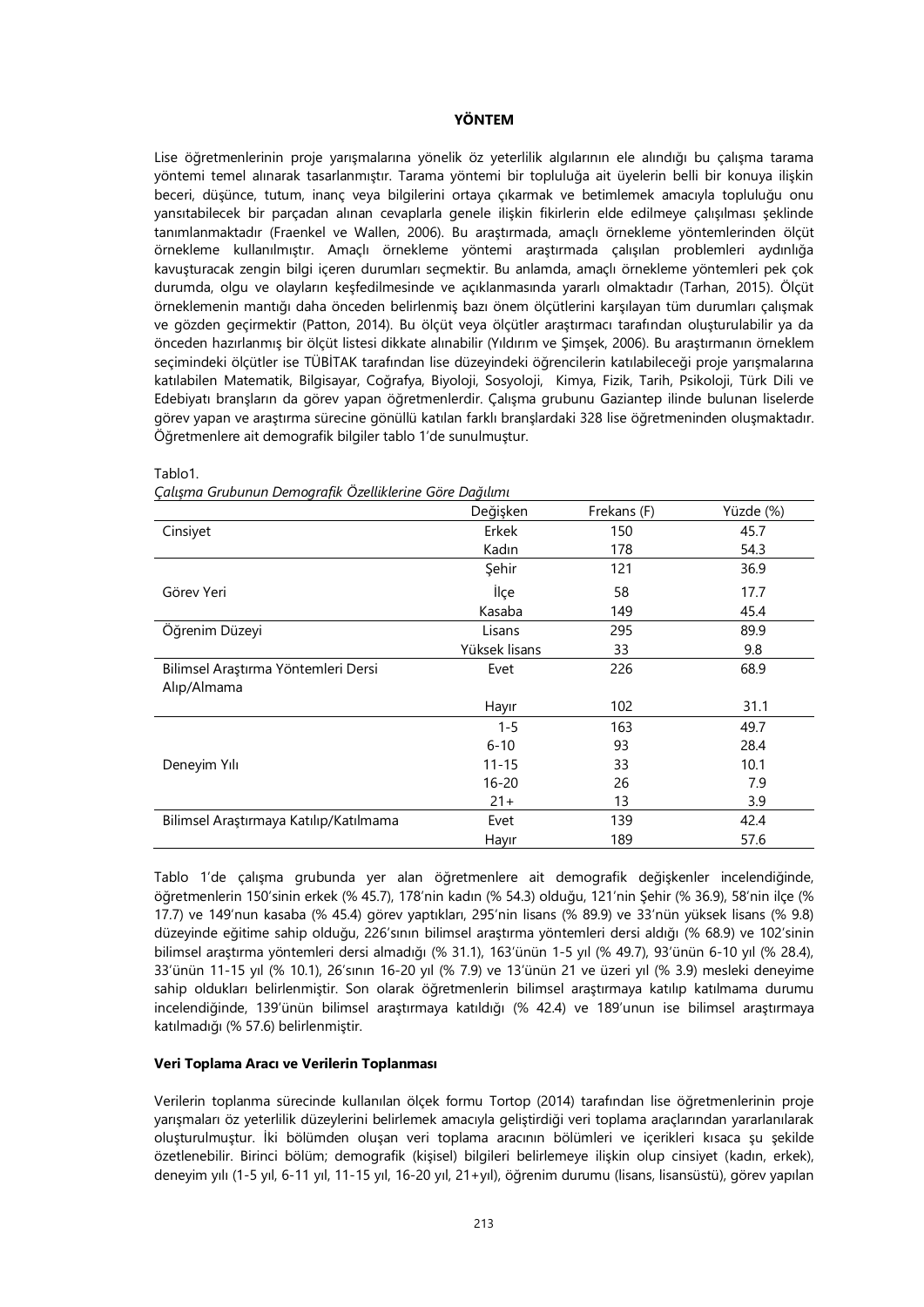okulun bulunduğu yer (il merkezi, ilçe merkezi, kasaba) ve son olarak bilimsel araştırma yöntemleri dersi alıp /almama (evet, hayır) şeklinde beş değişkenden oluşturulmuştur. İkinci bölüm; lise öğretmenlerinin proje yarışmalarına danışmanlık öz yeterlilik düzeylerini ortaya koymaya yönelik olup 16 maddeden oluşan 5'li Likert tipinde bir ölçektir. Tortop (2014) tarafından geliştirilmiş olan bu ölçek; danışmanlık ve rehberlik yeterlilik, akademik yeterlilik, yarışmalara katılıma ikna becerisi ve sorumluluk boyutu şeklinde dört boyuttan oluşmaktadır. Danışmanlık ve rehberlik yeterlilik faktörü 4 (olumlu), akademik yeterlilik 5 (olumlu), yarışmalara katılıma ikna becerisi 3 (olumlu) madde ve sorumluluk boyutu 3 (olumlu) maddeden oluşmaktadır. Sırasıyla her bir faktöre ilişkin örnek birer madde; "*Öğrencilerime bilgiye nasıl ulaşılabileceği konusunda rehberlik yaparım*", "*proje yönetimi becerileri konusunda yeterli bilgiye sahibim",* "*öğrencilerimi proje yarışmalarına katılması için ikna edebilirim"*, "*öğrencilerin ilgilerini proje yarışmalarına çekmekle öğretmenler sorumludur"* şeklindedir. Güvenirlik katsayısı (Cronbach Alpha) 1. boyut için 0.86, 2. boyut için 0,78, 3. boyut için 0,77 ve son olarak 4. boyut için 0,77 ve ölçeğin geneli için 0,88'dir.

## **Veri Analizi**

Tablo<sub>2</sub>

Araştırmada elde edilen verilerin analizinde ve alt problemlerin çözümünde kullanılacak istatistiki tekniklerin belirlenmesi için verilerin normallik dağılımı incelenmiştir. Elde edilen verilerin Skewness ve kurtosis değerleri incelendiği bu değerlerin -,694 ile ,605 arasında değiştiği ve verilerin normal dağılım gösterdiği sonucu elde edilmiştir. Kurtosis ve Skewness değerleri -1.5 ile +1.5 olduğu zaman normal dağılım olduğu kabul edilmektedir (Tabachnick ve Fidell, 2013). Araştırmanın 1. Alt problemine ilişkin verilerin analizinde Ki-Kare istatistiği, 2. Alt probleme ait verilerin analizinde ilişkisiz örneklem t-testi ve 3. Alt probleme ilişkin elde edilen verilerin analizinde ANOVA ve LSD testleri kullanılmıştır.

## **BULGULAR**

Araştırmanın bu kısmında, araştırmanın alt problemlerine ilişkin elde edilen veriler ve bu verilerin yorumlanmasına ait bilgiler bulunmaktadır. Araştırmanın 1. Alt problemine ilişkin elde edilen sonuçlar Tablo 2'de sunulmuştur.

|                       |                | Bilimsel Araştırmaya<br>Katılma Durumu |       |        |        |    |      |
|-----------------------|----------------|----------------------------------------|-------|--------|--------|----|------|
| Gruplar               | Değişkenler    | Evet                                   | Havir | Toplam | $x^2$  | sd | р    |
| Cinsiyet              | Erkek          | 63                                     | 76    | 139    | .016   | 1  | .899 |
|                       | Kadın          | 87                                     | 102   | 189    |        |    |      |
|                       | Şehir          | 47                                     | 74    | 121    |        |    |      |
| Görev Yeri            | İlçe           | 24                                     | 34    | 58     | 1.291  | 2  | .524 |
|                       | Kasaba         | 68                                     | 81    | 149    |        |    |      |
|                       | Yıl<br>$1 - 5$ | 70                                     | 93    | 163    |        |    |      |
|                       | 6-10<br>Yıl    | 46                                     | 47    | 93     |        |    |      |
| Mesleki Deneyim       | 11-15 Yıl      | 9                                      | 24    | 33     | 5.897  | 4  | .207 |
|                       | 16-20 Yıl      | 10                                     | 16    | 26     |        |    |      |
|                       | $21 + YII$     | 4                                      | 9     | 13     |        |    |      |
| <b>BAY Dersi Alma</b> | Evet           | 122                                    | 17    | 139    | 40.076 | 1  | .000 |
|                       | Hayır          | 104                                    | 85    | 189    |        |    |      |
| Öğrenim Durumu        | Lisans         | 113                                    | 182   | 295    | 19.919 |    | .000 |
|                       | Yüksek lisans  | 26                                     | 7     | 33     |        |    |      |

*Bilimsel Araştırmaya Katılıp/Katılmama İle Demografik Özellikler Arasındaki İlişkiye Dair Ki-Kare Sonuçları*

Tablo 2 incelendiğinde, cinsiyet ( $x^2 = 0.016$ ; p>0.05), görev yeri ( $x^2 = 1.291$ ; p>0.05) ve mesleki deneyim ( $x^2$ =5.897; p>0.05) değişkenleri ile bilimsel araştırmaya katılma arasında istatistikî olarak anlamlı bir fark bulunmadığı belirlenmiştir. Bilimsel Araştırma Yöntemleri dersi alma (x<sup>2</sup> =40.076; p<0.05) ve öğrenim durumu (*x* <sup>2</sup>=19.919; p<0.05) ile bilimsel araştırmaya katılma arasında istatistikî açıdan anlamlı bir ilişki bulunmuştur. Araştırmanın 2. Alt problemine ilişkin elde edilen sonuçlar Tablo 3'te sunulmuştur.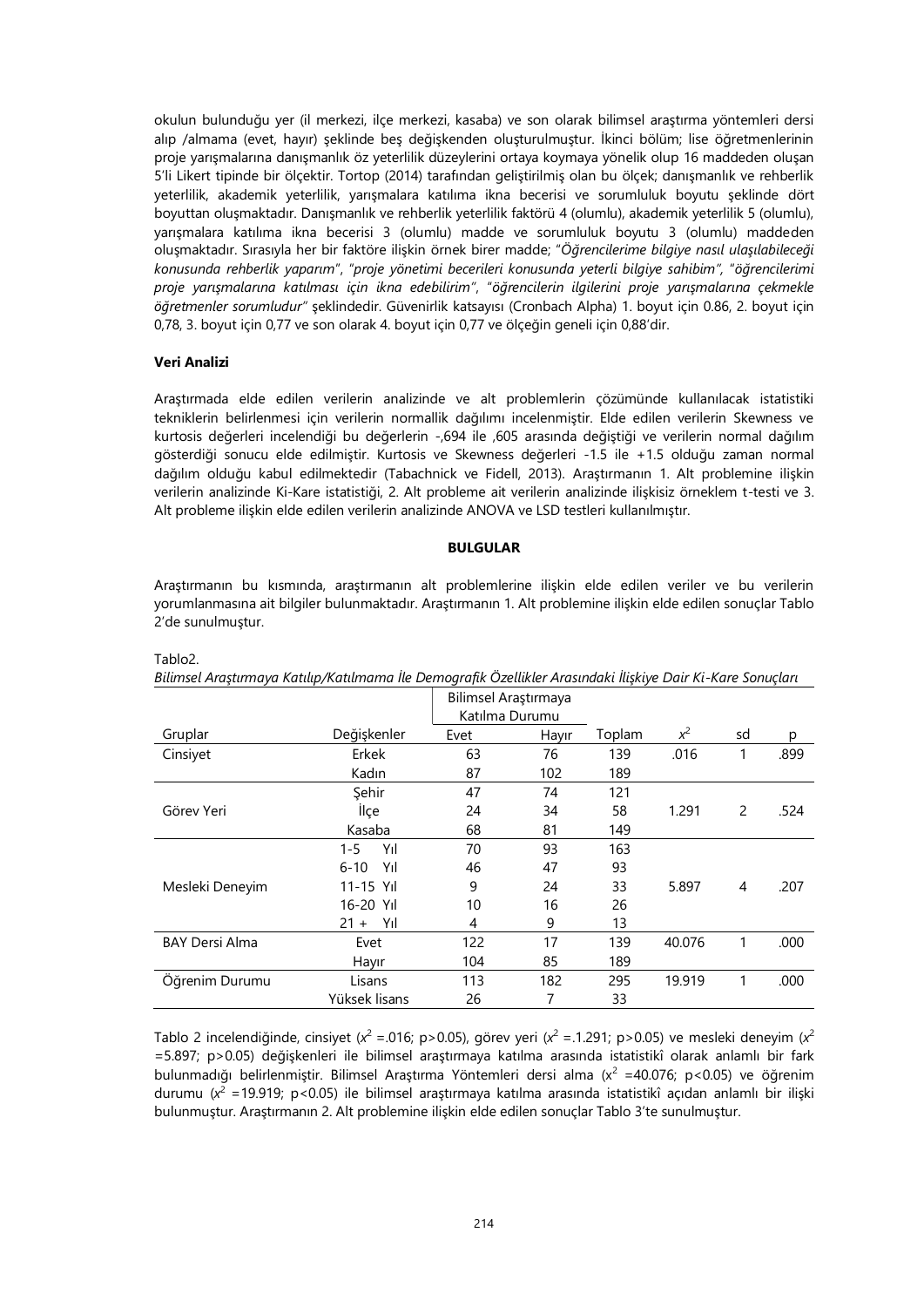## Tablo 3.

| rontemieri Dersi Alma ve Ogrenim Durumu Degiskenlerine Göre Degisimi |            |     |      |      |     |          |         |
|----------------------------------------------------------------------|------------|-----|------|------|-----|----------|---------|
| Değişken                                                             | Grup       | n   | Х    | Ss   | df  |          | р       |
| Cinsiyet                                                             | Erkek      | 150 | 3.76 | .778 |     | .648     | .518    |
|                                                                      |            |     |      |      | 326 |          |         |
|                                                                      | Kadın      | 178 | 3.70 | .728 |     |          |         |
| Bilimsel Araştırma                                                   | Evet       | 226 | 3.79 | .740 |     | 2.351    | $.019*$ |
| Yöntemleri Dersi                                                     |            |     |      |      | 326 |          |         |
| Alma                                                                 | Hayır      | 201 | 3.58 | .757 |     |          |         |
| Öğrenim Durumu                                                       | Lisans     | 295 | 3.69 | .745 |     | $-2.400$ | $.017*$ |
|                                                                      |            |     |      |      | 326 |          |         |
|                                                                      | Lisansüstü | 33  | 4.02 | .742 |     |          |         |

*Öğretmenlerin Proje Yarışmaları Danışmanlık Öz Yeterlilik Puanlarının Cinsiyet, Bilimsel Araştırma Yöntemleri Dersi Alma Ve Öğrenim Durumu Değişkenlerine Göre Değişimi*

Tablo 3 incelendiğinde, proje yarışmaları danışmanlık öz yeterlilik puanları incelendiğinde, cinsiyet (t=.648; p<0.05) ile proje yarışmaları öğretmen öz yeterlilik puanları arasında istatistiksel olarak anlamlı bir fark yokken, bilimsel araştırma yöntemleri dersi alma (t=2.351; p<0.05) ve öğrenim durumu (t=-2.400; p<0.05) değişkenleri ile proje yarışmaları öğretmen öz yeterlilik puanları arasında istatistikî açıdan anlamlı bir fark bulunduğu sonucu elde edilmiştir. Araştırmanın 3. Alt problemine ilişkin elde edilen sonuçlar Tablo 4, Tablo 5, Tablo 6 ve Tablo 7'de sunulmuştur.

*Öğretmenlerin Görev Yeri ve Mesleki Deneyimlerine Ait Betimsel Analiz Sonuçları*

| Değişken     | Alt Gruplar<br>Ortalama<br>n |     | Standart | Standart | %95 güven aralığı |                     |      |
|--------------|------------------------------|-----|----------|----------|-------------------|---------------------|------|
|              |                              |     |          | Sapma    | Hata              | Alt Sınır Üst Sınır |      |
|              | Sehir                        | 121 | 3.91     | .694     | .063              | 3.66                | 3.91 |
| Görev Yeri   | İlçe                         | 58  | 3.79     | .634     | .083              | 3.74                | 4.07 |
|              | Kasaba                       | 149 | 3.61     | .818     | .067              | 3.47                | 3.74 |
|              | $1-5$ Yıl                    | 163 | 3.81     | .717     | .056              | 3.70                | 3.92 |
| Deneyim Yılı | $6-10$ Yıl                   | 93  | 3.71     | .791     | .082              | 3.55                | 3.88 |
|              | $11 - 15$ Yıl                | 33  | 3.46     | .879     | .153              | 3.14                | 3.77 |
|              | 16-20 Yıl                    | 26  | 3.77     | .513     | .100              | 3.57                | 3.98 |
|              | $21+Y1$                      | 13  | 3.35     | .738     | .204              | 2.90                | 3.81 |

Tablo 4'te öğretmenlerin görev yeri ve deneyim yılı değişkenlerine ait değerler incelendiğinde; görev yeri değişkeni için ortalamanın 3.61 ile 3.91 arasında değiştiği, deneyim yılı değişkeni açısından incelendiğinde ise ortalamanın 3.35 ile 3.81 arasında değiştiği belirlenmiştir. Ortalamalar dikkate alındığında değişkenlere ait alt gruplar arasında farklılık söz konusudur. İlgili farklılıkların istatistiksel olarak anlamlı olup olmadığını belirlemek için yapılan analiz sonuçları tablo 5'te gösterilmiştir.

Tablo 5.

*Öğretmenlerin Görev Yeri ve Mesleki Deneyimlerine Ait ANOVA Testi Sonuçları*

| Değişken     | Varyans Kaynağı |         | df  | MS    |       | p       |  |
|--------------|-----------------|---------|-----|-------|-------|---------|--|
|              | Gruplar arası   | 4.480   |     | 2.240 |       |         |  |
| Görev Yeri   | Gruplar içi     | 179.946 | 325 | .554  | 4.046 | $.018*$ |  |
|              | Toplam          | 184.426 | 327 |       |       |         |  |
|              | Gruplar arası   | 5.514   | 4   | 1.379 |       |         |  |
| Deneyim Yılı | Gruplar içi     | 178.912 | 323 | .554  | 2.489 | $.043*$ |  |
|              | Toplam          | 184.426 | 327 |       |       |         |  |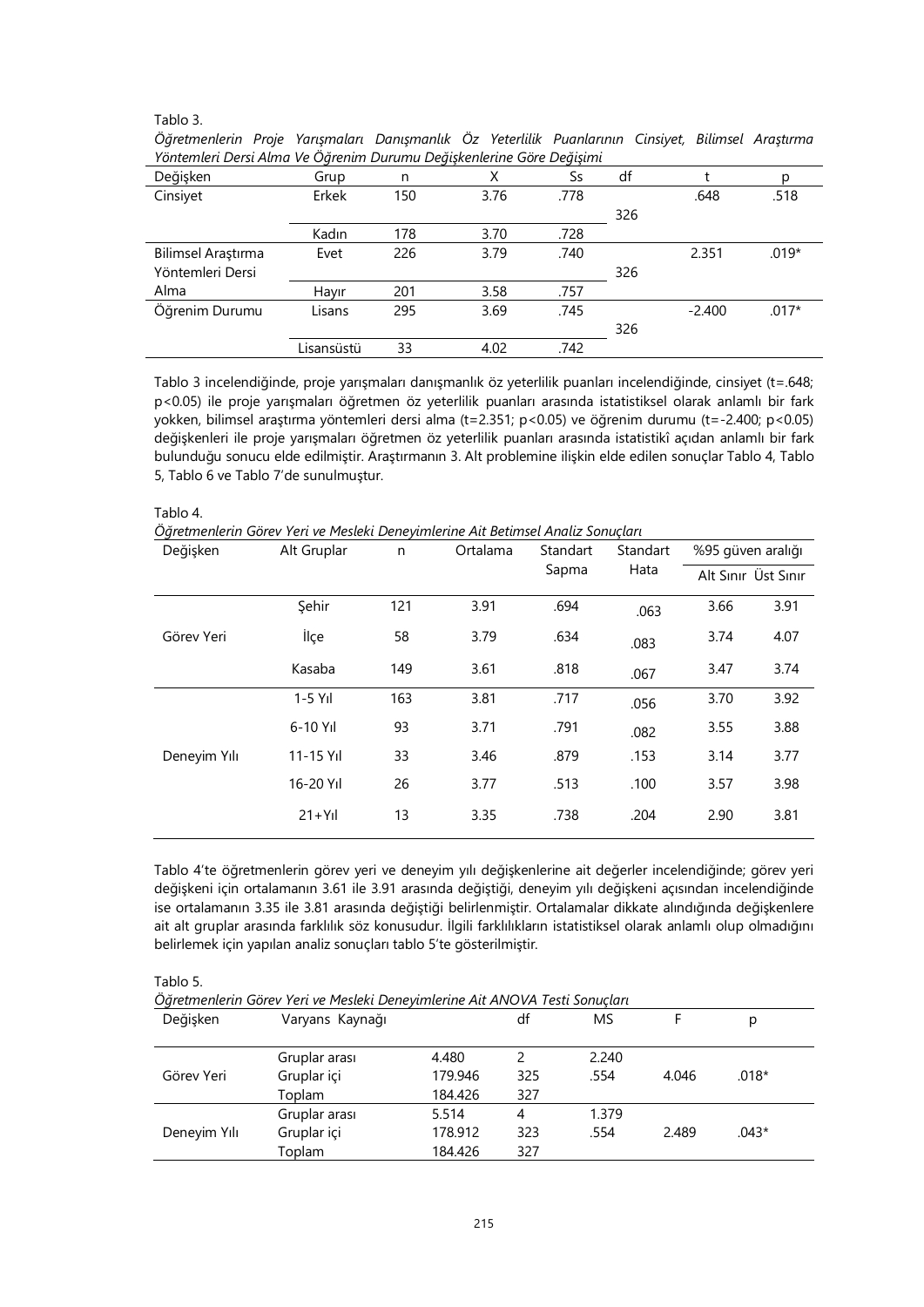Tablo 5'te sunulduğu üzere öz yeterlilik testinden elde edilen puanlar görev yeri (F=4.046; p<0.05) ve deneyim yılı (F=2.489; p<0.05) değişkenlerine göre gruplar arasında anlamlı fark bulunmaktadır. Grupların görev yeri değişkenine ait farkında hangi gruplardan kaynaklandığı belirlemek için yapılan test sonuçları tablo 6'da deneyim yılı değişkenine göre gruplar arasındaki farkında kaynağını belirlemek amacıyla yapılan istatistiki test sonuçlarına ait bulgular ise tablo 6'da sunulmuştur. Tablo 6.

| Görev Yeri | Görev Yeri | Ortalama Fark (I-J) | Standart Hata | % 95 Güven Aralığı |           |
|------------|------------|---------------------|---------------|--------------------|-----------|
|            |            |                     |               | Alt Sinir          | Üst Sınır |
| Sehir      | llçe       | $-12139$            | 11884,        | $-0.3552$          | ,1124     |
|            | Kasaba     | ,17975 $\degree$    | ,09106        | ,0006              | ,3589     |
| İlçe       | Şehir      | ,12139              | ,11884        | $-1124$            | ,3552     |
|            | Kasaba     | ,30114*             | ,11516        | ,0746              | ,5277     |
| Kasaba     | Sehir      | $-17975$ *          | ,09106        | $-0.3589$          | $-.0006$  |
|            | llce       | $-0.30114$          | ,11516        | $-5277$            | $-0.0746$ |

*Görev Yeri Değişkenine Ait LSD testi Sonuçları*

Tablo 6'da sunulduğu üzere LSD testine göre, şehirde görev yapan öğretmenlerin proje yarışmalarına yönelik öz yeterlilik puanları ile kasabada görev yapan öğretmenlerin öz yeterlilik puanları arasında anlamlı bir fark bulunduğu (F=4.046; p<0.05) buna ek olarak ilçede görev yapan öğretmenlerle de kasabada görev yapan öğretmenlerin öz yeterlilik düzeyleri arasında fark bulunduğu (F=2.489; p<0.05) bulunduğu sonucu elde edilmiştir. Bu sonuca göre şehirde ve ilçede görev yapan öğretmenlerin proje yarışmaları danışmanlık öz yeterliliklerinin kasabada görev yapan öğretmenlere oranla daha olumlu olduğu sonucu elde edilmiştir. Öğretmenlerin deneyim yılı değişkeni ile proje yarışmaları danışmanlık öz yeterlilik düzeyleri arasındaki ilişkiye ait LSD sonuçları tablo 7'de sunulmuştur.

|           |               |                     |               | %95 Güven Aralığı |           |  |
|-----------|---------------|---------------------|---------------|-------------------|-----------|--|
| Deneyim   | Deneyim Yılı  | Ortalama Fark (I-J) | Standart Hata | Alt Sinir         | Üst Sınır |  |
| Yılı      |               |                     |               |                   |           |  |
|           | $6-10$ Yıl    | ,09926              | ,09672        | -,1741            | ,3726     |  |
|           | 11-15 Yıl     | ,35611*             | ,14207        | $-0.0454$         | ,7577     |  |
| $1-5$ Yıl | 16-20 Yıl     | ,03749              | ,15717        | $-.4067$          | ,4817     |  |
|           | $21 + Y$ ıl   | ,46057*             | ,21449        | $-1457$           | 1,0668    |  |
|           | $1-5$ Yıl     | $-0.09926$          | ,09672        | $-0.3726$         | ,1741     |  |
|           | 11-15 Yıl     | ,25684              | ,15080        | -,1694            | ,6831     |  |
| 6-10 Yıl  | 16-20 Yıl     | $-06178$            | ,16511        | $-5284$           | ,4049     |  |
|           | $21 + Y1$     | ,36130              | ,22037        | $-2616$           | ,9842     |  |
|           | $1-5$ Yıl     | $-0.35611*$         | ,14207        | $-7577$           | ,0454     |  |
|           | 6-10 Yıl      | $-25684$            | ,15080        | $-6831$           | ,1694     |  |
| 11-15 Yıl | 16-20 Yıl     | $-0.31862$          | ,19516        | -,8702            | ,2330     |  |
|           | $21 + YII$    | ,10446              | ,24371        | -,5844            | ,7933     |  |
|           | $1-5$ Yıl     | $-0.03749$          | ,15717        | $-.4817$          | ,4067     |  |
|           | 6-10 Yıl      | ,06178              | ,16511        | $-.4049$          | ,5284     |  |
| 16-20 Yıl | $11 - 15$ Yıl | ,31862              | ,19516        | $-2330$           | ,8702     |  |
|           | $21+Y1$       | ,42308              | ,25281        | -,2915            | 1,1376    |  |
|           | $1-5$ Yıl     | $-.46057*$          | ,21449        | $-1,0668$         | ,1457     |  |
|           | 6-10 Yıl      | $-0.36130$          | ,22037        | -,9842            | ,2616     |  |
| $21 + Y1$ | 11-15 Yıl     | $-10446$            | ,24371        | $-7933$           | ,5844     |  |
|           | 16-20 Yıl     | $-.42308$           | ,25281        | $-1,1376$         | ,2915     |  |

Tablo 7. *Deneyim Yılı Değişkenine Ait LSD testi Sonuçları*

Tablo 7'de sunulduğu üzere LSD testine göre, 1-5 yıl deneyime sahip öğretmenlerin öz yeterlilik düzeylerinin 11-15 yıl ile 20 ve üzeri bir süredir mesleki deneyimi olan öğretmenlerin öz yeterlilik puan ortalamaları arasında anlamlı bir fark bulunduğu (F=2.489; p<0.05) ve 1-5 yıl arası mesleki deneyime sahip öğretmenlerin 11-15 yıl ve 20 yıl ve üzeri deneyime sahip öğretmenlere kıyasla daha olumlu bir öz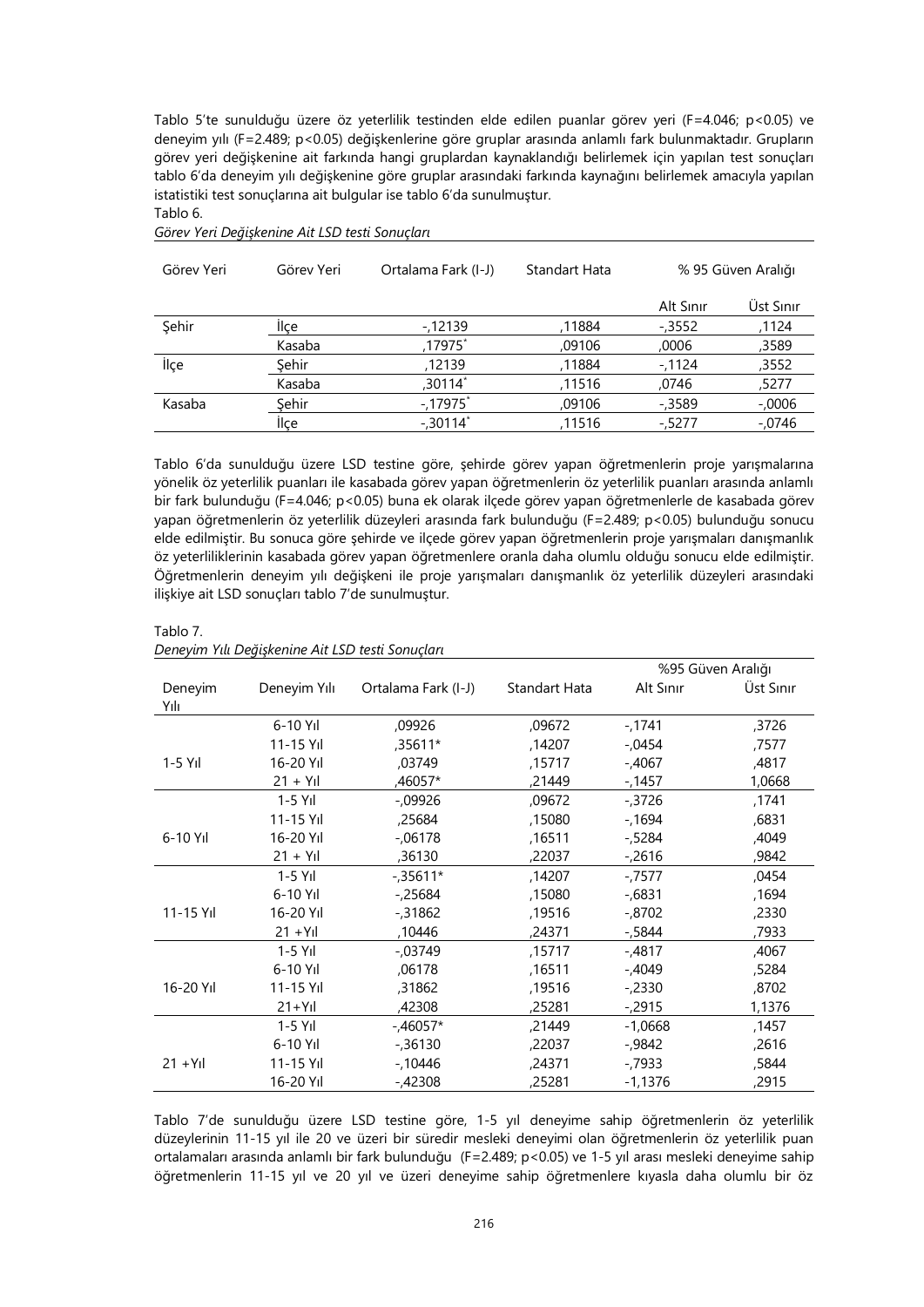yeterliliğe sahip oldukları belirlenmiştir. Diğer gruplar arasında ise istatistiki açıdan anlamlı bir fark bulunamamıştır.

# **TARTIŞMA, SONUÇ VE ÖNERİLER**

Lise öğretmenlerinin proje yarışmalarına danışman olarak katılmaya yönelik öz yeterlilik algıları ile öz yeterlilik algıları üzerinde etkili olabileceği düşünülen bazı demografik değişkenlerin öz yeterlilik üzerindeki etkisinin incelendiği araştırma sonucundan elde edilen bulgular incelenmiştir.

Elde edilen bulgulara göre, öğretmenlerin bilimsel araştırmalara danışman olarak katılmaya yönelik öz yeterlilik algılarının yüksek olduğu sonucu elde edilmiştir. Buna ek olarak demografik değişkenler ile olan ilişki incelendiğinde, cinsiyet ile öz yeterlilik arasında istatistiki olarak anlamlı fark bulunmadığı erkek ve kadın öğretmenlerin proje yarışmaları danışmanlık öz yeterlilik düzeyleri arasında istatistiki olarak fark bulunmadığı sonucu elde edilmiştir. Bu sonuca göre öğretmenlerin düzenlenen proje yarışmalarına danışman olarak katılmaya yönelik öz yeterlilik algıları konusunda cinsiyetin belirleyici bir etken olmadığı sonucu elde edilmiştir.

Öğretmenlerin bilimsel araştırma yöntemleri dersi alıp/almama durumu ile öz yeterlilik düzeyleri arasındaki ilişki incelendiğinde, bilimsel araştırma yöntemleri dersi alan öğretmenlerin öz yeterlilik algılarının almayanlara oranla daha yüksek olduğu ve gruplar arasında bilimsel araştırma yöntemleri dersi alan öğretmenler lehine istatistiki bir fark bulunduğu sonucu elde edilmiştir. Bilimsel araştırma yöntemleri dersi alan öğretmenlerin bilimsel araştırma yöntem ve süreçlerine dair bilgi ve donanımlarının daha yüksek olması ve bu durumunda öğretmenlerin proje yarışmalarında danışmanlık öz yeterlilik algılarının yüksek olmasına neden olduğu sonucu elde edilmiştir. (Akçöltekin, 2016) tarafından lise öğretmenleriyle yürütülen uygulama sonucunda öğretmenlerin proje yarışmalarına danışman olarak katılmaya yönelik tutumlarının geliştirilmesi için öncelikle öğretmenlerin bilimsel araştırma yöntemlerine yönelik tutumlarının olumlu yönde geliştirilmesi gerektiği sonucu elde edilmiştir.

Öğrenim durumu ile proje yarışmaları danışmanlık öz yeterliliği arasındaki ilişki incelendiğinde, lisansüstü eğitime sahip öğretmenlerin lisans düzeyinde eğitime sahip öğretmenlere oranla daha yüksek bir öz yeterliliğe sahip oldukları sonucu elde edilmekle birlikte gruplar arasında da lisansüstü eğitime sahip öğretmenler lehine istatistiki bir fark bulunduğu sonucu elde edilmiştir. Lisansüstü eğitime sahip öğretmenlerin içerisinde bulundukları eğitim-öğretim ortamında doğrudan veya dolaylı olarak gerek bilimsel araştırma yöntemlerinin gerekse bilimsel araştırma süreçlerinin içerisinde aktif olarak bulunmalarından dolayı bilimsel bir projede danışman olarak bulunmaya yönelik öz yeterlilik algılarının yüksek olmasına neden olduğu sonucu elde edilmiştir. (Akçöltekin, 2016) tarafından liselerde görev yapan öğretmenlerin proje yarışmalarına yönelik tutumlarını geliştirmek amacıyla yürütülen deneysel bir çalışmada lisansüstü düzeyde eğitime sahip öğretmenlerin lisans düzeyinde eğitime sahip öğretmenlere oranla proje yarışmalarına danışman olarak katılmaya yönelik daha olumlu bir tutuma sahip oldukları sonucu elde edilmiştir.

Öğretmenlerin görev yerleri ile proje yarışmaları danışmanlık öz yeterlilikleri arasındaki ilişki incelendiğinde, şehirde görev yapan öğretmenlerin öz yeterliliklerinin ilçe ve kasabada görev yapan öğretmenlere oranla daha yüksek olduğu ve gruplar arasında da şehirde görev yapan öğretmenler lehine istatistiki bir fark bulunduğu sonucu elde edilmiştir. Buna ek olarak ilçede görev yapan öğretmenlerinde kasabada görev yapan öğretmenlere oranla daha yüksek bir öz yeterliliğe sahip olduğu ve ilçede görev yapan öğretmenler ile kasabada görev yapan öğretmenler arasında da ilçede görev yapan öğretmenler lehine istatistiki bir fark bulunduğu sonucu elde edilmiştir. Bu durumun muhtemel nedeni olarak ise şehirde görev yapan öğretmenlerin diğer yerleşim yerlerinde görev yapan öğretmenlere oranla gerek okul olanakları açısından gerekse bilgiye daha kolay ve çabuk ulaşarak ve alanlarındaki yenilikleri takip etmeleri gibi muhtemel nedenlerden dolayı şehirde görev yapan öğretmenlerin öz yeterlilik algılarının daha yüksek olduğu düşünülmektedir.

Son olarak öğretmenlerin meslek kıdemleri ile proje yarışmaları danışmanlık öz yeterlilikleri arasındaki ilişki incelendiğinde, 1-5 yıl arası mesleki kıdeme sahip öğretmenlerin proje yarışmaları danışmanlık yönelik öz yeterliliklerinin en yüksek düzeyde olduğu ve gruplar arasında da 1-5 yıl arası mesleki kıdeme sahip öğretmenler lehine istatistiki bir fark bulunduğu sonucu elde edilmiştir. Mesleğe yeni başlayan öğretmenlerin gerek hizmet içi eğitimlerden dolayı gerekse alanları ile ilgili yapılan bilimsel yayın ve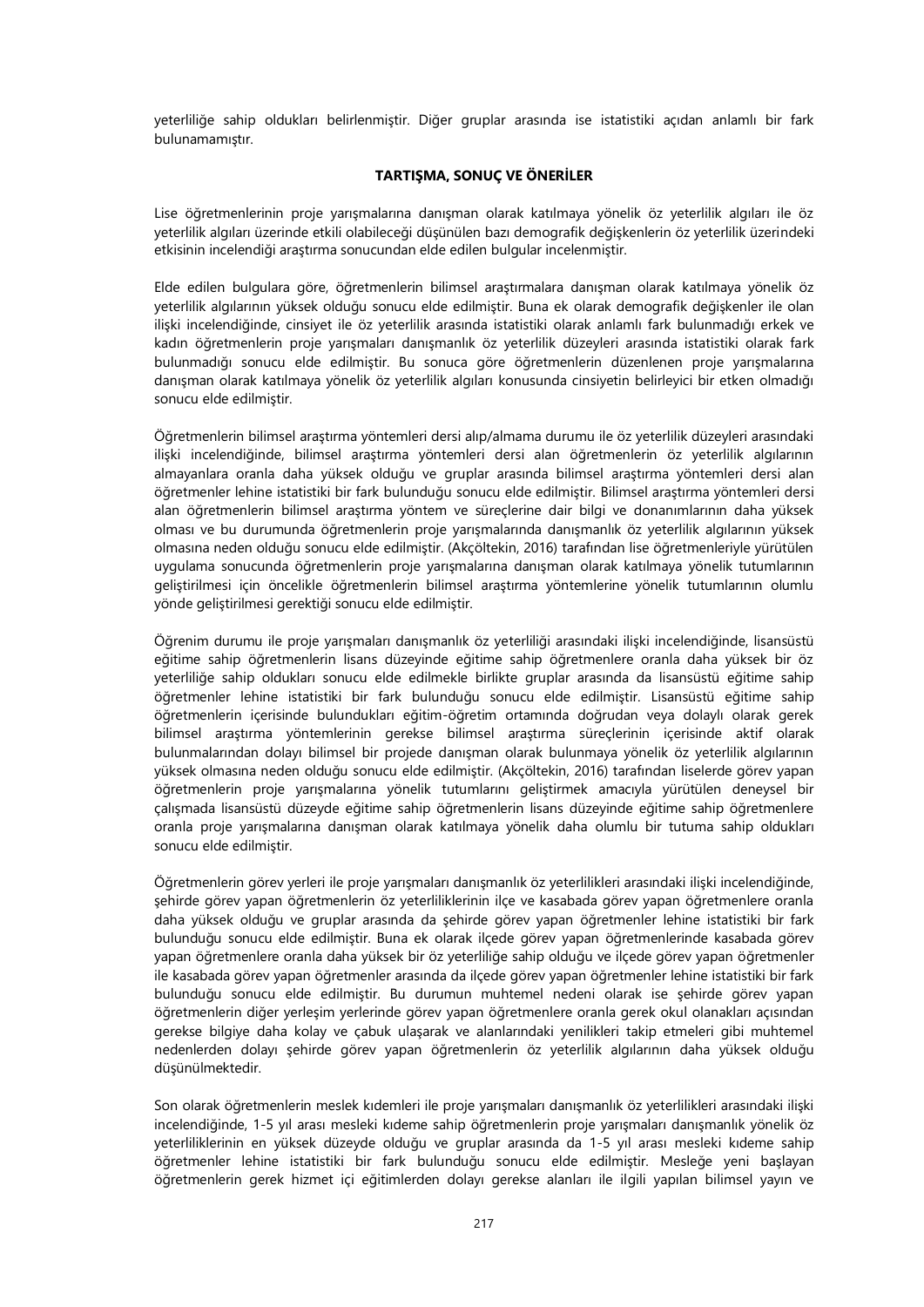çalışmaları daha fazla takip ettikleri ve kendilerini güncelleme eğilimde olmaları gibi durumlardan dolayı bu süreçlerde edindikleri bilimsel yeterliliklerin proje yarışmalarında danışman olarak bulunmaya yönelik öz yeterliliklerinin geliştirdiği düşünülmektedir. Akçöltekin, Engin ve Şevgin, (2017) lise öğretmenlerinin eğitim araştırmalarını takip etmeye yönelik tutumlarını inceledikleri çalışmalarında 1-5 yıl arası mesleki kıdeme sahip öğretmenlerin eğitim araştırmalarını takip etmeye yönelik daha olumlu bir tutuma sahip olduklarını, Bas (2017) matematik öğretmenlerinin eğitim araştırmalarını takip etmeye yönelik tutumlarını incelediği çalışmasında yine mesleki kıdemi 1-5 yıl arasında mesleki bir süre olan öğretmenlerinde eğitim araştırmalarını takip etmeye yönelik olumlu bir tutuma sahip olduklarını sonucunu elde etmiştirler.

Çalışma sonucu elde edilen sonuçlar ışığında aşağıdaki önerilerde bulunulmuştur.

1.Öğretmenlerin proje yarışmalarına danışman olarak katılmaya yönelik öz yeterliliklerinin geliştirilmesinde lisansüstü eğitim almalarının önemli bir etken olduğu sonucu elde edildiğinde dolayı öğretmenlerin lisansüstü eğitime yönlendirilmesi gerekmektedir.

2. Öğretmenlerin proje yarışmalarına danışman olarak katılmaya yönelik öz yeterliliklerinin geliştirilmesi noktasında planlanan etkinlikler esnasında ilçe ve köy gibi yerleşim alanlarında görevli öğretmenlere daha kapsamlı eğitimler verilmelidir.

3. Öğretmenlerin proje yarışmalarına danışman olarak katılmaya yönelik öz yeterliliklerinin geliştirilmesi noktasında mesleki kıdemi 5 yılın üzerinde olan öğretmenlere daha kapsamlı ve kapsayıcı eğitim-öğretim faaliyetleri yürütülmelidir.

# **KAYNAKÇA/REFERENCES**

- Akçöltekin, A., Engin, A. O & Şevgin, H. (2017). Attitudes of High School Teachers to Educational Research Using Classification Tree Method, Eurasional Journal of Educational Research, 68, 19-47.
- Akçöltekin, A. (2016). Investigation of the effects of trainings on the development of high school teachers' attitudes about scientific researches and project competitions. *Educational Sciences: Theory & Practice*, *16(4)*, 1349-1380**.**
- Akçöltekin, A. (2014). Ardahan İlinin Tübitak Projelerine Katılmama Nedenleri ve Öğrencilerin Araştırma Kaygılarının Sosyo-Demografik Değişkenler Açısından İncelenmesi. Turkish Studies, 9(2), 41-51.
- Aktepe, V. & Aktepe, L. (2009). Fen ve teknoloji öğretiminde kullanılan öğretim yöntemlerine ilişkin öğrenci görüşleri: Kırşehir bilsem örneği. Ahi Evran Üniversitesi Kırşehir Eğitim Fakültesi Dergisi (KEFAD), Cilt 10, Sayı 1, 69-80.
- Balas, A.K. (2003). Science fairs in elementary school. (ERIC Document Reproduction Service No. ED 432444)
- Bas, F. (2017). Matematik ogretmenlerinin egitim arastirmalarini takip etme durumlari ve arastirmalara yönelik tutumlari: Turkiye örnegi. Egitim ve Bilim, 42(189), 249-267.
- Bell, S. (2010). Project-based learning for the 21st century: Skills for the future. The clearing house, 83: 39– 43.
- Bruce, S.P., & Bruce, B.C. (2000). Constructing images of science: People, technologies, and practices. Computers in Human Behavior, 16, 241-256.
- Çoban, T. A. & Sanalan, V. A. (2002). Fen bilgisi öğretimi dersinde özgün deney tasarım sürecinin öğretmen adayının öz yeterlilik algısına etkisi. *Erzincan Eğitim Fakültesi Dergisi, 4*(2), 1-10.
- Dede, Y. & Yaman, S. (2003). Fen ve Matematik Eğitiminde Proje Çalışmalarının Yeri, Önemi ve Değerlendirilmesi. Gazi Üniversitesi Gazi Eğitim Fakültesi dergisi 23:117-132.
- Dionne, L., Reis, G., Trudel, L., Guillet, G., Kleine, L. & Hancianu, C. (2012). Students' Sources of Motivation for Participating in Science Fairs: An Exploratory Study within the Canada-Wide Science Fair 2008. International Journal of Science and Mathematics Education, 10(3), 669–693.

Fleming, D. S. (2000). A teachers guide to project based learning. AEL, Inc.